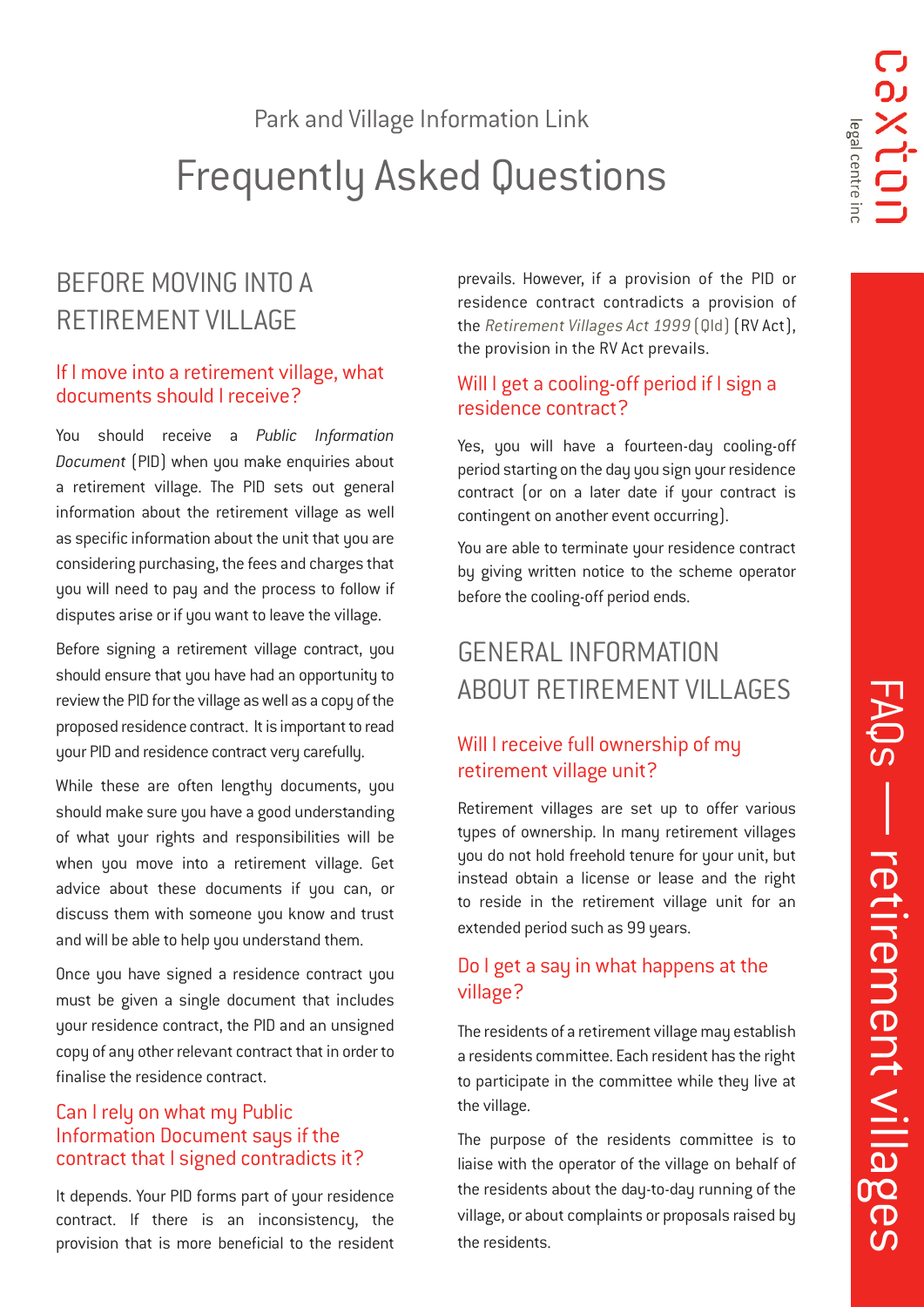# If I have a dispute with the operator of the village what can I do?

The RV Act sets out a three-step dispute resolution process that must be followed in most disputes that arise between a resident and the operator of the village. These steps are:

- 1. Internal negotiation—internal negotiation is aimed at resolving disputes in the most informal way possible. The party with the dispute writes to the other party, requesting a meeting and proposing a time (no sooner than 14 days after the notice is given). The other party must then respond within seven days and either accept the meeting time, or propose an alternative. The parties then meet to discuss the issues of concern.
- 2. Mediation—if the matter cannot be resolved by negotiation, an application for mediation can be made through the Queensland Civil and Administrative Tribunal (QCAT). A mediator is then appointed and a meeting time set. This is a private and confidential process.
- 3. Application to QCAT—if the matter is still unresolved, an application can be made for a hearing at QCAT. QCAT will then follow its own process to prepare the parties for a hearing. After the hearing, QCAT will make a decision and notify the parties.

In limited circumstances, you can make an application directly to QCAT, including when the scheme operator:

- threatens to remove, or actually removes, a resident from the retirement village
- threatens to deprive, or actually deprives, a resident of the right to live in the village
- threatens to restrict, or actually restricts, a resident's use of the retirement village land
- gives a resident false or misleading documents to the financial detriment of the resident
- fails to fulfil requirements regarding exit entitlements and unit resale.

# FEES AND CHARGES

# What kind of fees will I have to pay when I move into a retirement village?

You will initially pay an ingoing contribution if you decide to move into a retirement village. This pays for your right to live at the village.

# What kind of ongoing fees will I have to pay?

You will also be responsible for paying a general services charge and a contribution towards the village's maintenance reserve fund while you live at a retirement village. Your obligation to pay the general services charge may continue for up to nine months after you terminate your residence contract.

The general services charge covers services supplied or made available to all residents of a retirement village. This could include management, administration, gardening, general maintenance, a shop or other service, or facilities provided for the recreation or entertainment of the residents. The way your general services charge is calculated is set out in the PID.

The maintenance reserve fund is set up to cover the cost of maintaining and repairing capital items at the village such as buildings, communal facilities and amenities, plant and machinery items, and infrastructure (e.g. roads and drains).

If you enter into an agreement for 'personal services', you will have to pay a separate personal services charge in addition to the general services charge.

When you leave the village, you may also be responsible for paying an exit fee to the operator.

# Can my ongoing fees be increased?

Fees are reviewed each financial year when village operators must set budgets for both the general services charge and the maintenance reserve fund. The budgets are prepared by the scheme operator and will set the amount that residents have to pay over the course of the financial year.

As a result, fees often increase each financial year, depending on the ongoing cost of running the village and the extent of maintenance and repairs that are required at the village.

### Is there anything to stop the village operator from making unreasonable fee increases?

In an effort to protect residents from unreasonable fee increases, the RV Act limits the way the general services charge can be increased each financial year.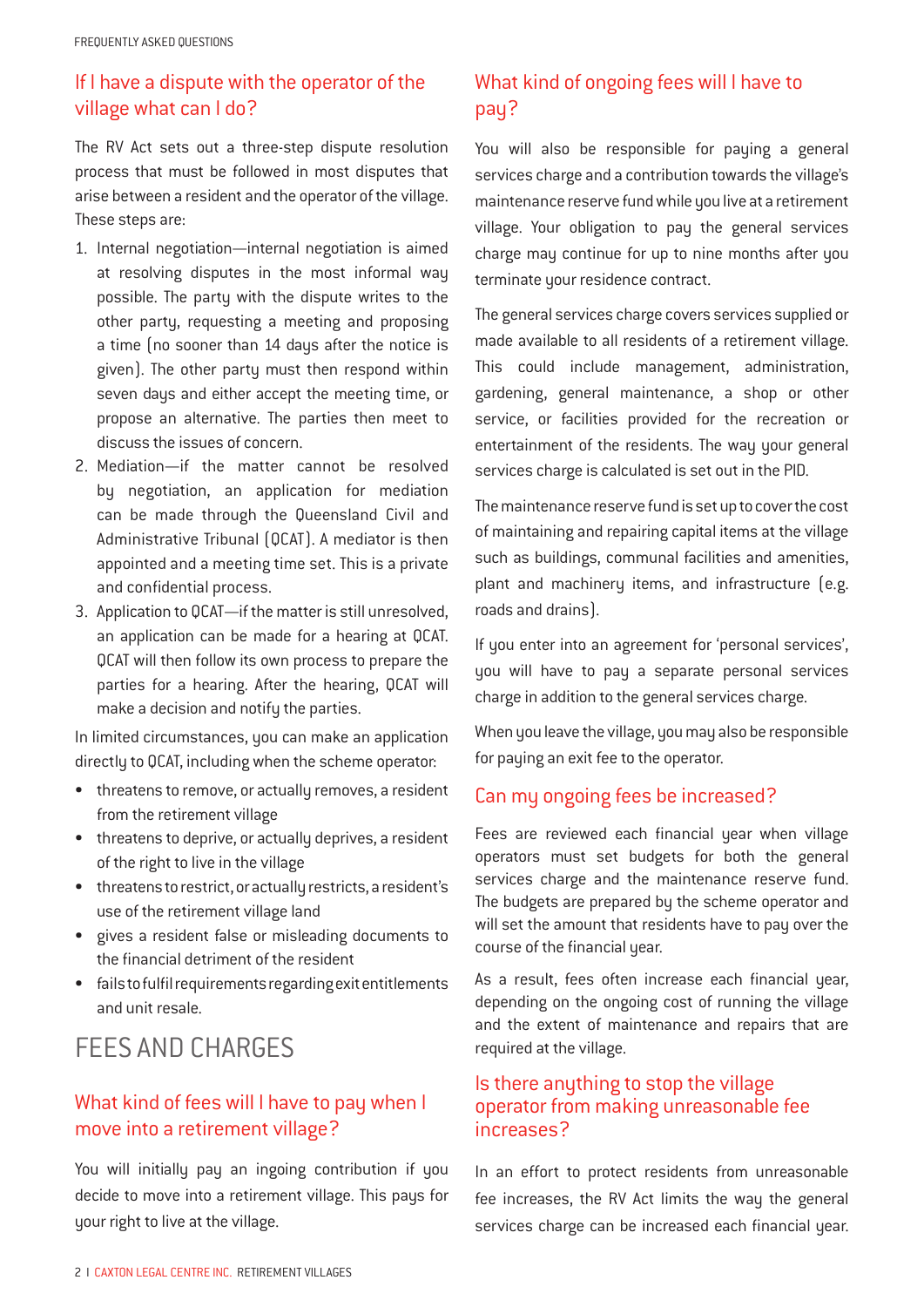As a general rule, the general services charge cannot be increased above the Consumer Price Index percentage increase for a financial year.

There are some exceptions to this rule including circumstances where:

- the residents of the village pass a special resolution—75% of residents agree that the fee increase should be allowed
- the increase relates to expenses that the operator has no control over such as rates, insurance, tax payable and salaries.

Also, before proposing an increase to the general services charge, operators are required to consider more cost-effective ways of providing services to residents.

## I think the operator of my retirement village is charging the residents fees that we should not have to pay. What can I do?

The operator of a retirement village is responsible for paying for the provision of new capital items, except where the items are specifically requested by a resident/group of residents. The operator is also responsible for the replacement of capital items.

If you believe that the operator is not making the correct payments or is charging residents for costs that they are not responsible for, you are entitled to request quarterly financial statements from the scheme operator, which should detail income and expenses relating to capital replacement, maintenance and the general services charge.

If you still believe that the operator is making incorrect payments, you could follow the dispute resolution process to try and resolve your concerns, or you could make a complaint to the [Residential Services Unit \(RSU\)](http://www.hpw.qld.gov.au/Housing/IndustryRegulation/ResidentialServices/Pages/default.aspx) at the [Department of Housing and Public Works](http://www.hpw.qld.gov.au/Pages/home.aspx). The RSU may then be able to investigate whether or not the operator is breaching their responsibilities.

# LEAVING A RETIREMENT VILLAGE

### Ending a residence contract

You can end your residence contract by giving a onemonth written notice to the scheme operator.

If the village is unregistered, you can terminate your contract within 14 days of becoming aware that the village is not registered. In this case, you are entitled to be repaid your full ingoing contribution and will not have to pay any exit fees.

## Can the scheme operator terminate my residence contract?

Yes. The village operator can terminate your right to reside in certain circumstances.

The operator can give a resident a fourteen-day written notice to terminate their contract if a resident intentionally or recklessly:

- injures a person at the retirement village
- seriously damages the resident's accommodation unit
- seriously damages the property of another person at the village.

The operator can give a resident a two-month written notice to terminate their contract if:

- the resident materially breaches their contract (this is a serious breach of the contract)
- the scheme operator reasonably believes the resident has abandoned the right to reside
- an assessment is carried out, and it is reasonably believed that the resident's accommodation is now unsuitable for their health needs as the resident needs a higher level of care than is available at the village.

#### Exit fee

When you leave the retirement village, you may be required to pay an exit fee (sometimes referred to as deferred management fees). The way that the exit fee and is calculated depends on your contract, and is often calculated in reference to a percentage of the ingoing contribution and the length of time you have lived at the village. For example, the exit fee may be 5% of the ingoing contribution for the first year of residence and then increase to 6% for the second year and so on.

The RV Act also requires residents of retirement villages to continue to pay their general services charge (GSC) for a period after they leave the village.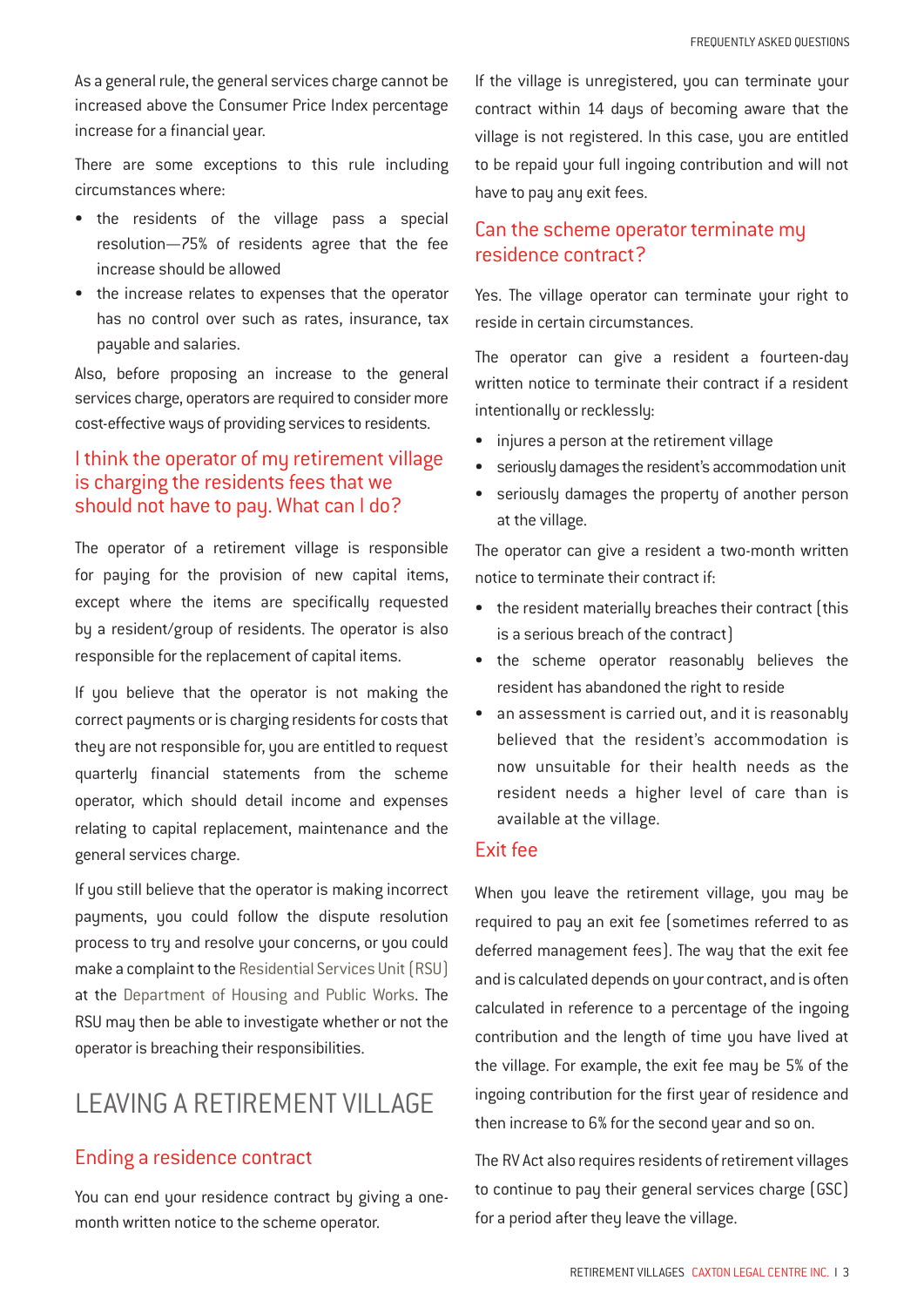The length of time that you will have to keep paying the GSC will depend on a number of things including:

- how long it takes to sell your unit
- when you signed your residence contract
- what your residence contract says.

All residents are usually required to pay the GSC for at least 90 days after they vacate their unit, unless the unit sells sooner. The obligation to pay the GSC can continue for up to nine months, depending on the content of your contract. If your unit has not been resold after nine months, the operator of the village will take over responsibility for your GSC contributions.

Before you decide whether or not to sign a contract to live at a retirement village, the operator must provide you with information about what your minimum and maximum exit fee would be, depending on when you leave the village.

### Resale and reinstatement

#### **Who sets the resale price for my unit when I leave?**

The resident and the village operator must negotiate in good faith to try and agree on the resale price. If no agreement is reached within 30 days from the date the resident leaves the village, the village operator must obtain a valuation within a further 14 days. This valuation then becomes the resale price.

### **I have been told by the operator of my retirement village that they want to completely renovate my unit when I leave. I do not think it needs that much work. What can I do?**

The village operator should not dictate the amount of work that will be carried out to reinstate the unit when a resident leaves. The operator and resident are supposed to engage in negotiations to come to an agreement about the amount of work to be done.

If an agreement cannot be reached within 30 days after the resident leaves the village, the operator must obtain a quote for the work they believe is necessary and provide it to the resident within a further 14 days. The resident may also get a quote and give it to the village operator.

If there is still no agreement, the resident and village operator would then need to progress through the dispute resolution process that is set out in the RV Act.

#### **Do I have to pay the costs of reinstatement?**

Reinstatement costs are the costs of renovating your unit to an acceptable quality to prepare it for resale when you leave the retirement village. You may have an obligation to contribute towards reinstatement costs.

Residents who hold the freehold title for their unit must pay the cost of reinstatement of their unit.

Other residents who hold either a leasehold interest or a license to reside will need to refer to their residence contracts for guidance as to whether they must contribute to reinstatement costs or whether it is the village operator's responsibility.

In any case, residents who contribute to the need for particular reinstatement work by deliberate damage or accelerated wear will need to pay for the work that is required to rectify that damage.

### Exit entitlement

You may be entitled to receive an exit entitlement. The way the entitlement will be calculated depends on your contract.

#### **When can I expect to be paid my exit entitlement?**

The retirement village operator does not have to pay you your exit entitlement until the sooner of:

- the date stated in your contract
- eighteen months from the date that you terminate your contract
- fourteen days after the settlement of the resale of your unit.

As a result, there is a maximum time frame of 18 months after which your exit entitlement must be paid out by the village. However, you should note that the village can apply to QCAT for an exemption from this 18-month time limit in special circumstances (e.g. if they can show that it would cause them financial hardship to pay out the full exit entitlement at once, they can seek an order that it be paid in instalments).

### **It has been over a year since I moved out of my retirement village. The unit still has not resold and I have not been paid my exit entitlement. Can I do anything?**

If the retirement village unit has not sold within six months after the date the contract is officially terminated and the exit entitlement has not been paid by the operator, the former resident can appoint a